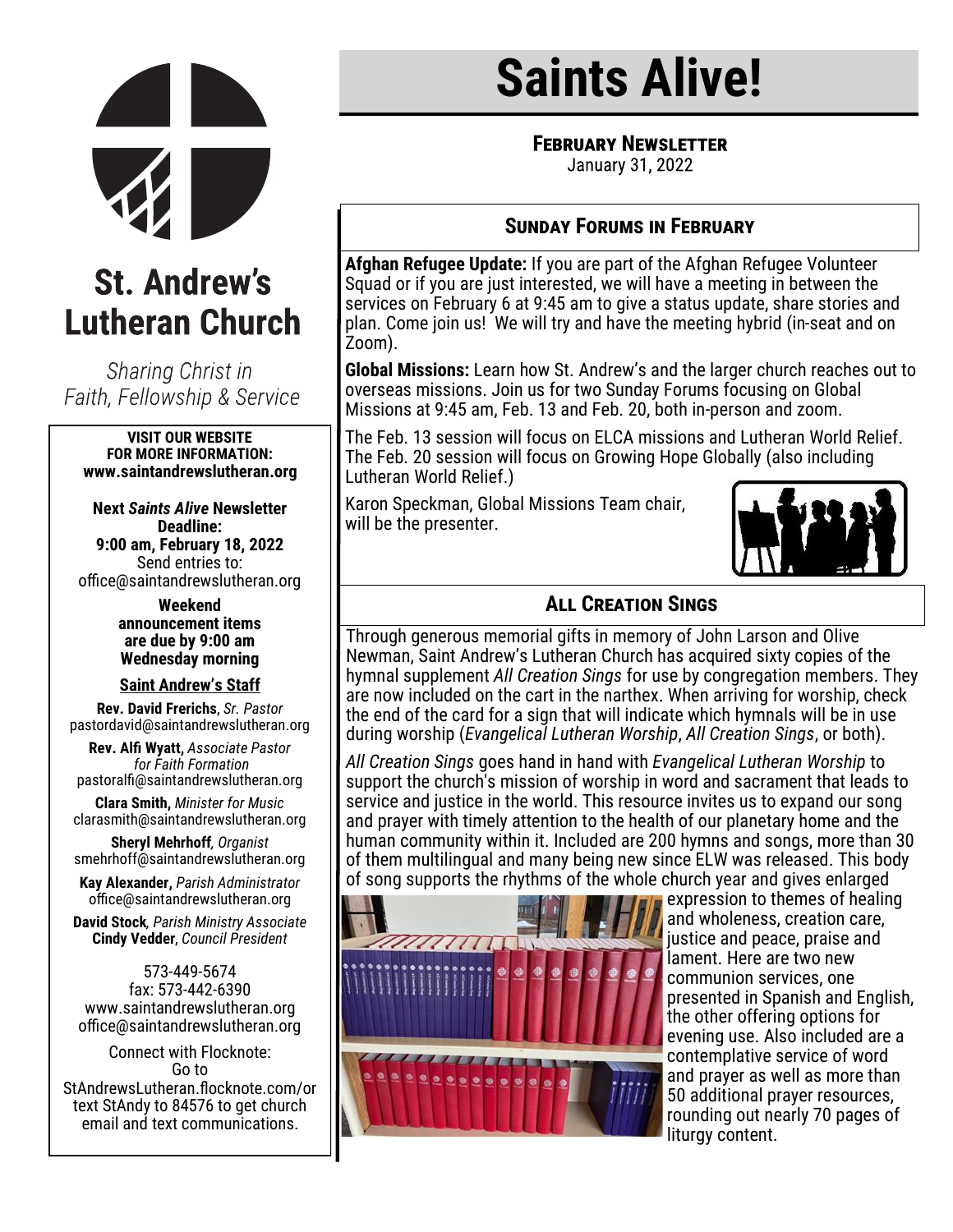## **From Our Senior Pastor**

*Keep alert, stand firm in your faith, be courageous, be strong. Let all that you do be done in love.*  ~1 Corinthians 16:13-14

A little while back Linda Vedder and I went to visit my parents for a pastoral call. We took Holy Communion to them and I introduced Linda as part of the Saint Andrew's Visiting Shepherds team. With this visit, I extended pastoral care for my parents to a team of ministers within the congregation. At our best, this is what ministry looks like. Pastors have a role. And yet, the ministry of the church is work for all the baptized people of God. As pastor, a primary responsibility is to "equip the saints for ministry" (Ephesians 4:12).

And there is so much ministry to do. One of the effects of the past two years is a way that most every congregation of Finally, this is the time to cling to Paul's instruction: Let all every denomination wherever they may be is moving into a redevelopment phase. These are times when it can be easy to lose heart. The monumental work ahead can really raise the anxiety for individuals and for communities. Church communities are no different. Saint Andrew's Lutheran Church is continuing the time of transition that started before Pastor Paul and Pastor Julia retired. Honestly, churches that thrive are in constant states of re-formation, of transition, of seeking new ways to share the good news we have in Jesus Christ.

That calls on each member of this congregation to be alert to the opportunities that surround Saint Andrew's. Our faith is grounded in the promise that God is steadfast, that God's love endures forever, that through death and resurrection God brings new life.

When Linda and I visited mom and dad, Herman and Janice, the topic of what each parent said to me when I told them I was called to ordained ministry came up. I recall that dad told me in 1997 that the coming century would be a very difficult time for the church. Linda immediately noted how true that was. In the late '90's my father had no idea that a pandemic was on the horizon.

Because these times call for courage, Paul's admonition to be courageous and to be strong ring as particularly true. The best way to muster the necessary courage and strength is to live together in community, to worship God together, to study God's word together, to support one another when the trauma of these past years is overwhelming.

that you do be done in love. For God's love precedes all that we know. God's love surrounds us wherever, whenever, and whoever we are. God's love sustains us. Let that love show forth in all we do and all we say.

Yours in Christ, Pr. David Frerichs (he, him, his)



### **Spring Ministry Scheduler Pro**

If you are a Sunday morning volunteer or would like to become a Sunday morning volunteer, we want to hear from you!

Each Sunday schedule includes:

Assisting Ministers Building Openers and Closers Communion Preparers, Assistants and Clean up Acolytes Greeters Worship Hosts Visual Projectionists Zoom Hosts Zoom Tech Directors

We are beginning work on our Spring 2022 Schedule (March, April, & May). Please look at the schedule for this time frame, determine when you can serve, and sign up using the MSP web terminal found on the saintandrewslutheran.org website

or contact Kay at (office@saintandrewslutheran.org) or 573-449-5674 with your preferred or unavailable dates and she will update MSP for you. Please reply by Friday, February 11. The new schedule will be published by February 20. You will receive a card then with the dates that you have been assigned.

Thank you to all our great volunteers!

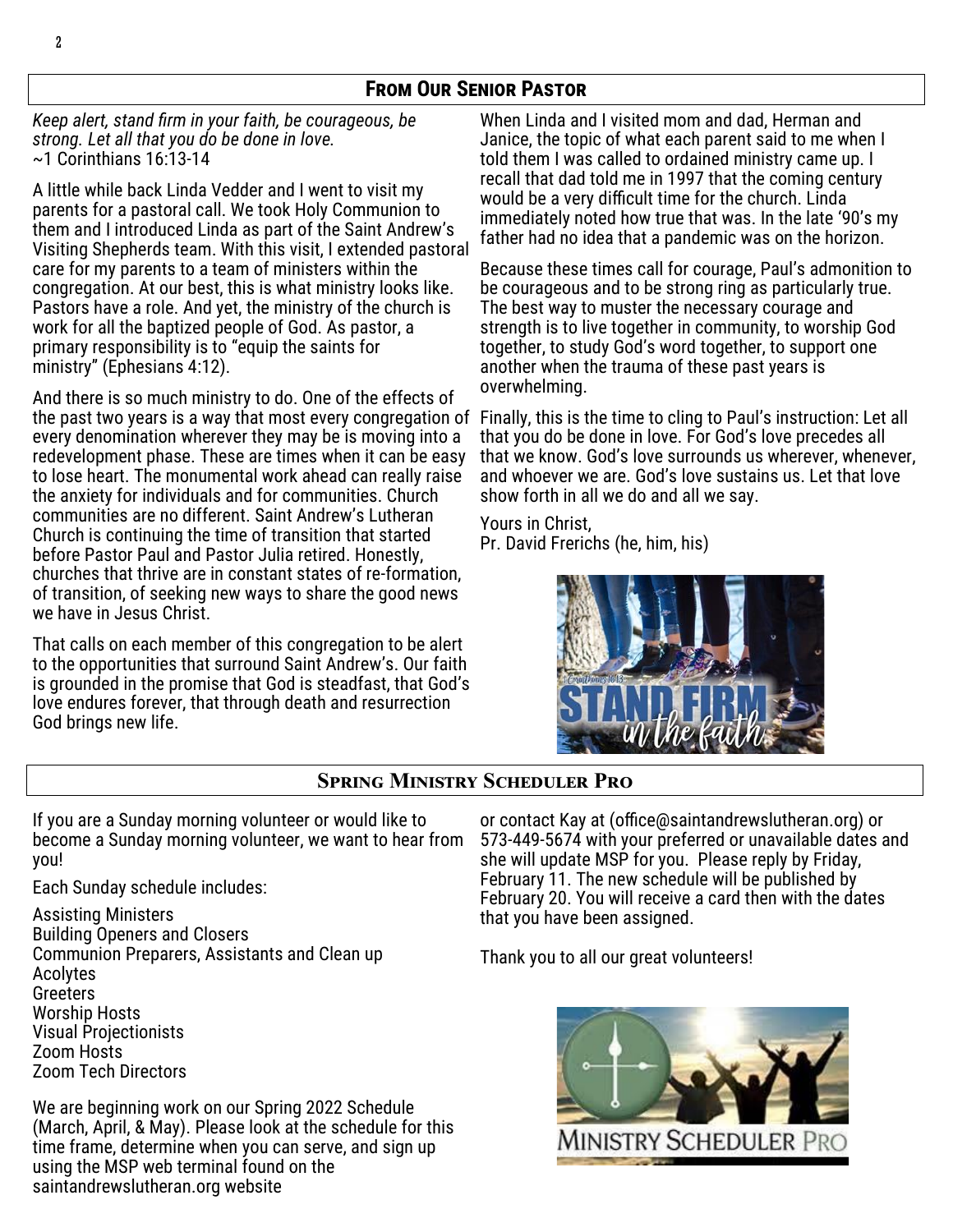## **From Our Associate Pastor**

As I have begun to settle in to my call as Associate Pastor for Faith Formation here at Saint Andrew's, I have started the process to explore what faith formation and learning will look like next program year (2022-2023). This includes exploring ways that we could format Sunday School, Catechism, and Sunday Forum in different ways and what type of events we can do together as a community to learn together that are accessible for all ages.

I am sitting down with the current leadership of these areas and having discussions about how I can best support them as they lead these essential ministries. My role here is to help support leaders as we all walk this journey together. Once the end of January cottage meetings are over, I am hoping to have gained a greater sense of what the community of Saint Andrew's hopes for and how I can help with that hope.

In the Lenten 2022 season we will have three learning events for all ages. The first will be on March 6, 2022 and will be about what Lent is and what it means for us. On March 27, 2022 we will have our second event and the topic is still being decided. The third, and final, learning event will be on April 10, 2022 and will be about what Holy Week is and what it means for us. All of these events will happen between services in the normal educational time and will be offered on-site at the church and on Zoom.

I look forward to continuing walking this journey with you all!

-Pastor Alfi



#### **Developing Disciples Committee**

It has been a while since the Developing Disciples committee has been up and running, but as we continue to discern as a community the future of our faith formation, we are seeking to begin to raise up leaders in our congregation to contribute to our community and our faith lives. One of the main tasks of the Committee is to develop a slate of nominees for open positions for the Congregational Council and other committees in the Saint Andrew's community.

Greg Holliday has agreed to be the chair for this committee. The coming weeks will have us reviewing what positions are currently open and what will be opening up based on term limits outlined in the constitution. We will publish a list of open positions with position descriptions by the end of February. We will need nominations for the positions by March 15, 2022 as the Congregational Council has to approve it on the March 17, 2022 council meeting. The congregation-wide election meeting will be at the end of April.

Pastor Alfi

#### **Theme for Lenten Mid-week Worship**

The theme for the Lenten Services will be "Turning toward God's Abundance ". Lent is a season of repentance, turning to God and asking for God's goodness to wipe away our sins and show us how to live anew. Lent also turns us toward Easter and the abundant life God will offer through the Three Days (Maundy Thursday, Good Friday, and the Vigil of Easter). This Lenten midweek service turns us toward God's abundance by focusing on five divine attributes drawn from the gospel texts for Lent (year C): faithfulness, mercy, compassion, forgiveness, and love. Each service is designed for sustained reflection on the gospel in the context of contemplative prayer, readings, silence, and song.

In response to expressions that the 6:00 pm time frame is difficult for some to attend, while attending awareness that families begin bed time processes in the early evening, beginning in Lent, the Wednesday Worship time will shift to 6:15 pm. In addition, beginning with Lent Mid-week Worship, Saint Andrew's will restore the in-seat option for those who wish to enter the Centrum for this time of reflection and prayer. Finally, Holy Communion will be restored to this worship service.

Feel free to contact Pastor David with any questions or concerns.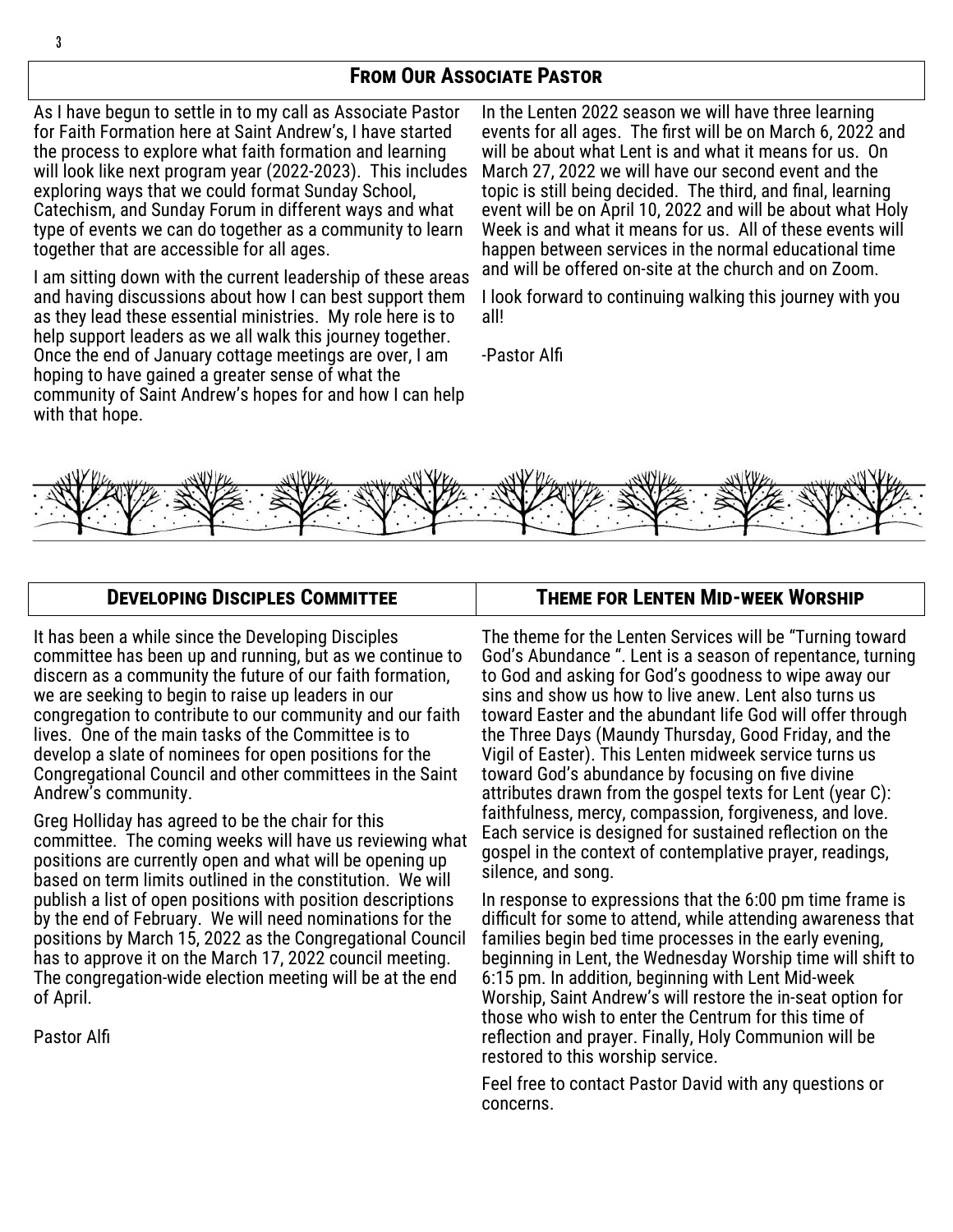## **Afghan Refugee Family Donations Update**



Thank you to all who donated items already requested! In true St. Andrew's style, we received many generous donations and are off to a great start! Since being assigned 4 refugee families, housed in a quadruplex since November and late December, the donation needs have changed. We are no longer in need of any of the previously requested items. Again, thank you for all who have previously donated.

Susan, Diana, and I got to meet the 4 families on Martin Luther King Day, an appropriate day to begin St. Andrew's journey in helping these families begin to live their own dream! At the meeting, we learned of specific items family members still need/request.

**Top priority-**Monetary donations for shoes for 14 children - **No actual shoe donations requested!**- It is Winter-these kiddos need new shoes that they pick-out, have tried on, and fit their feet correctly!

- 2 dining room tables with chairs
- 4 large area floor rugs-it is tradition for the families to sit around the edge of a large area rug for tea/ meals
- 4 electric tea kettles
- 4 large stock pots
- 3 toaster ovens
- 4 irons
- 4 ironing boards
- 4 TV stands/tables to place TV on
- 2 large vacuum-insulated coffee carafes-the pump pots are ideal
- 4 sewing machines-older is okay, but must be in working condition

Note: **Do not donate clothing.** The families politely told us the clothing donations they have received are not clothing they wear. The families need to pick out or sew their own clothing.

Watch the weekly updates. When we receive the items requested above, we will not accept more of those items. Instead, we will point members directly to Catholic Charities for overage donations.

Last, we need some able-bodied church members who can give a few hours to load a truck and trailer for furniture donation deliveries. Please consider donating your time!

Questions? Contact Merri Chapman, Susan Goldammer or Diana Nichols

Thank you! Merri Chapman

## **Afghan Resettlement Financial News & Needs**

As of Dec. 31, the congregation donated \$2,525 to the Afghan Resettlement fund. Donations collected between Jan. 23 through Jan. 31 will be earmarked for shoes because that was one of the items the families requested. So far, funds have been used to buy school supplies for the four children starting school this week, but there are an additional five children we hope will start school soon and will also need school supplies from that fund.

All donations of money and items are being documented per direction by Catholic Charities. Each refugee (including children) receives \$1,225 from the U.S. Government to get resettled. The funds and items we collect will help supplement those funds.

Your contributions can be given by sending a check to St. Andrew's with the memo line "Afghan Resettlement"; giving cash or check in an envelope marked "Afghan Resettlement" next to the collection basket; or going online under Donate Now – Outreach Support – Afghan Resettlement.

If anyone has any questions, please contact Susan Goldammer or Merri Chapman.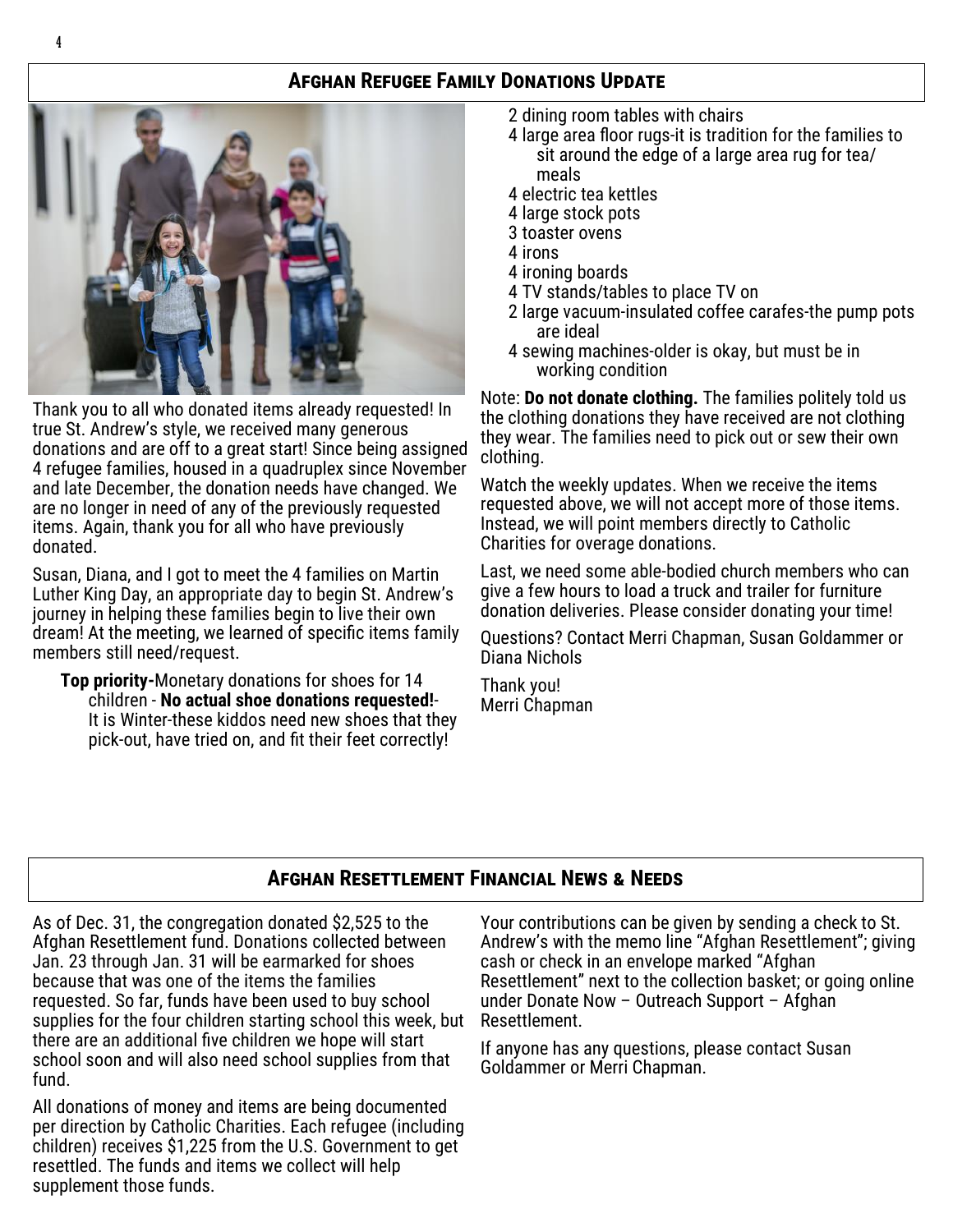## **Endowment Board Update And Need For Your Help**

First, the Endowment Board is evaluating its dedicated purpose to support desired congregational activities. The anticipated reduction in COVID-19 challenges and addition of Pastor Alfi have led to new thinking about how the congregation will be served through worship, education and service to ourselves and others. This examination is healthy and properly evaluates the synergism among programs offered through the annual budgeting process plus the ability to enhance programs via the Endowment Board. Thus, the Board is evaluating its focus with more flexibility (new funds?) to broaden its role.

Second, the Board is working with Stephen Phelps from the ELCA Foundation to add "Planned Giving" programs through wills, trusts and estates. It is an exciting time to be coordinating needs and desires of the congregation with expected new and more focused program opportunities through the Endowment Board. It will take some time to work out details, so this is a "heads up". Any changes will need council and congregational approval.

Third, Endowment Fund investments have done well in 2021. The Board will be accepting proposals from nonprofit organizations for funding from our Community Ministry Fund that supports agencies to assist persons living in Boone County. The form for 2022 proposals is available electronically from Kay in the



office. As members, you are encouraged to alert your favorite organization(s) along with the application form to apply for up to \$1,000. Do it as soon as possible, to give the proposers time, since the application deadline is February 15, 2022.

Jerry Nelson, Endowment Board President

#### **Food Bank February Lenten Calendar**

Lent is still a month away, and yet, Saint Andrew's staff are busy preparing for the season.

Here is a quick preview of the worship schedule:

Ash Wednesday, March 2, 7:00 pm in the Centrum and via Zoom

Lent Mid-week Worship, March 9, 16, 23, 30 and April 6, 6:15 pm (in the Centrum and via Zoom)

#### Holy Week

Palm/Passion Sunday, April 10, 8:30 and 11:00 am Maundy Thursday, April 14, 7:00 pm (in the Centrum and via Zoom) Good Friday, April 15, 7:00 pm (in the Centrum and via Zoom) Vigil of Easter, April 16, 7:00 pm (in the Centrum and via Zoom)

Resurrection of our Lord (Easter), April 17, 8:30 and 11:00 am



#### **Volunteer at the Food Bank**

St. Andrew's will be working at the Food Bank for Central and Northeast Missouri, 2101 Vandiver Dr., on Saturday, February 12 from 8:30-10:30 am. We will be packaging and labeling food. The Food Bank requires volunteers to pre-register online, so please sign up in the Narthex or contact Sarah Larson if you would like to receive the registration link. Participants must be 12 years or older.

Please contact Sarah with any questions.

#### **Soup-er Bowl**

Once again you have the chance to support your favorite Super Bowl team by donating nonperishable food for the Food Bank.

Two barrels will be at the church January 29 through February 7. Simply place your donation in the barrel for your team. The team with the most

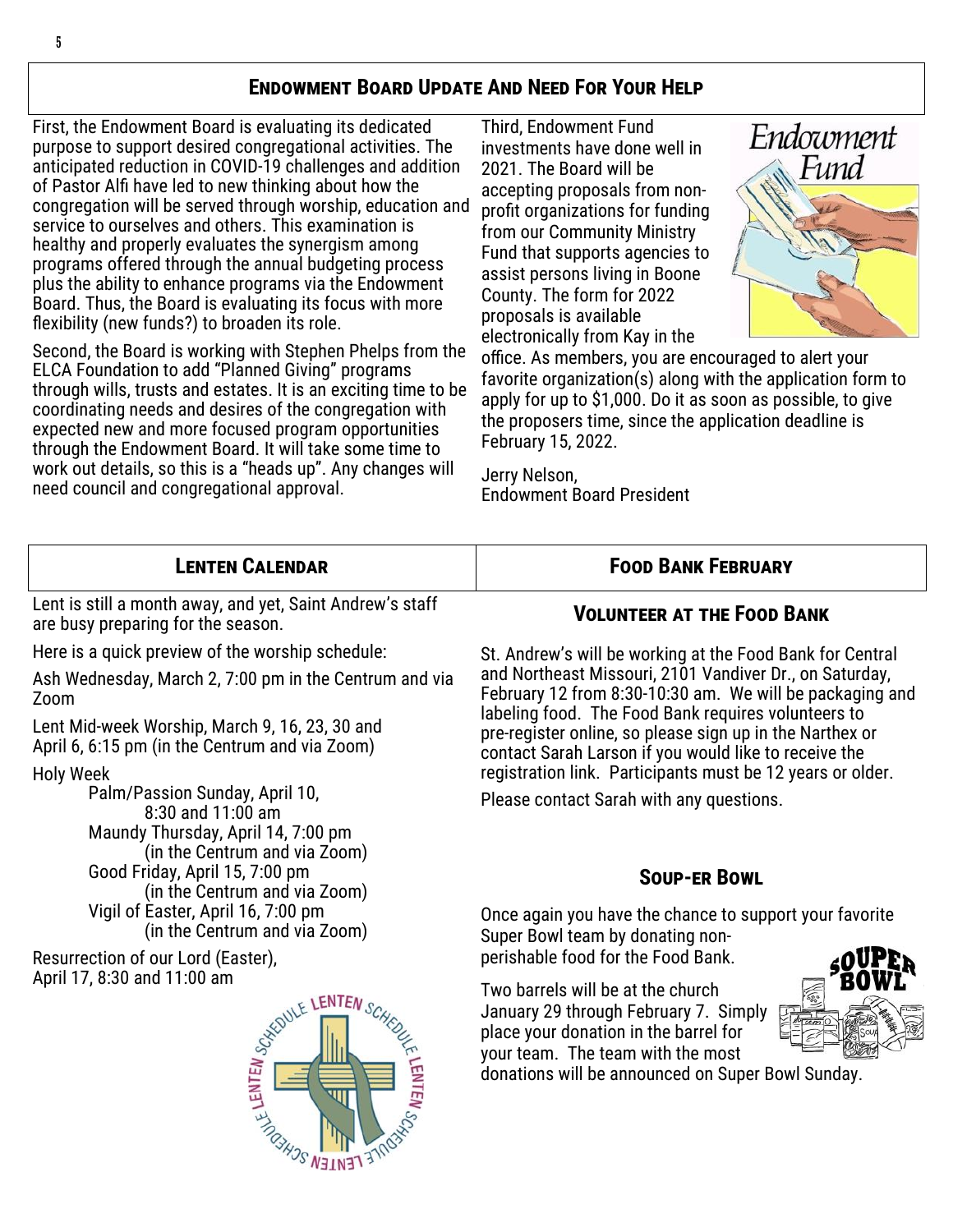### **Youth!**

On January  $9<sup>th</sup>$ , multiple youth got together with myself and Merri to do a digital escape room where we took a safari and solved puzzles while exploring the habitats for African animals.

On February  $13<sup>th</sup>$  at 7:00 pm we will meet again. Depending on COVID rates, we might meet in person to do some games and activities or online to do another digital escape room.

We look forward to see any middle schoolers or high schoolers who want to attend there!

Pastor Alfi



### **Catechism Meetings**

In January, we did not meet for Catechism due to school holidays.

In February we will meet on the  $6<sup>th</sup>$  at 6:00 pm to 7:30 pm, but not the 20<sup>th</sup>. On February  $6<sup>th</sup>$  we will look at the  $7<sup>th</sup>$ Commandment and do a brief study on Luke 6:17-26.

We will meet twice in March, once in April, and once in May. Pastor David and I look forward to seeing the students there!

In Christ, Pastor Alfi







Dear St. Andrew's Lutheran Church,

Thank you for your recent generous gift of \$1424 to Lutheran Family and Children's Services. Your donation will help us to continue providing services as we work together to meet the critical needs in our community.

Blessings, Heather Wall and Trueman Orson

## Herman and Janice Frerichs **Welcome New Members**

transferred their membership from Prince of Peace Lutheran Church in Springfield, Missouri, to Saint Andrew's Lutheran Church in Columbia. They reside in the Cedarhurst Senior Community on Chapel Hill Road.

#### Dear Beloved Partners,

Thank you for your financial support of Love Columbia in 2021. Because of your generosity, love triumphed hundreds of times in the midst of discouragement and despair. Neighbors were lifted up and enriched by Love Columbia's help. We were able to serve 50% more people than we did in our record-breaking 2020 year.

Love Columbia Board of Directors and Staff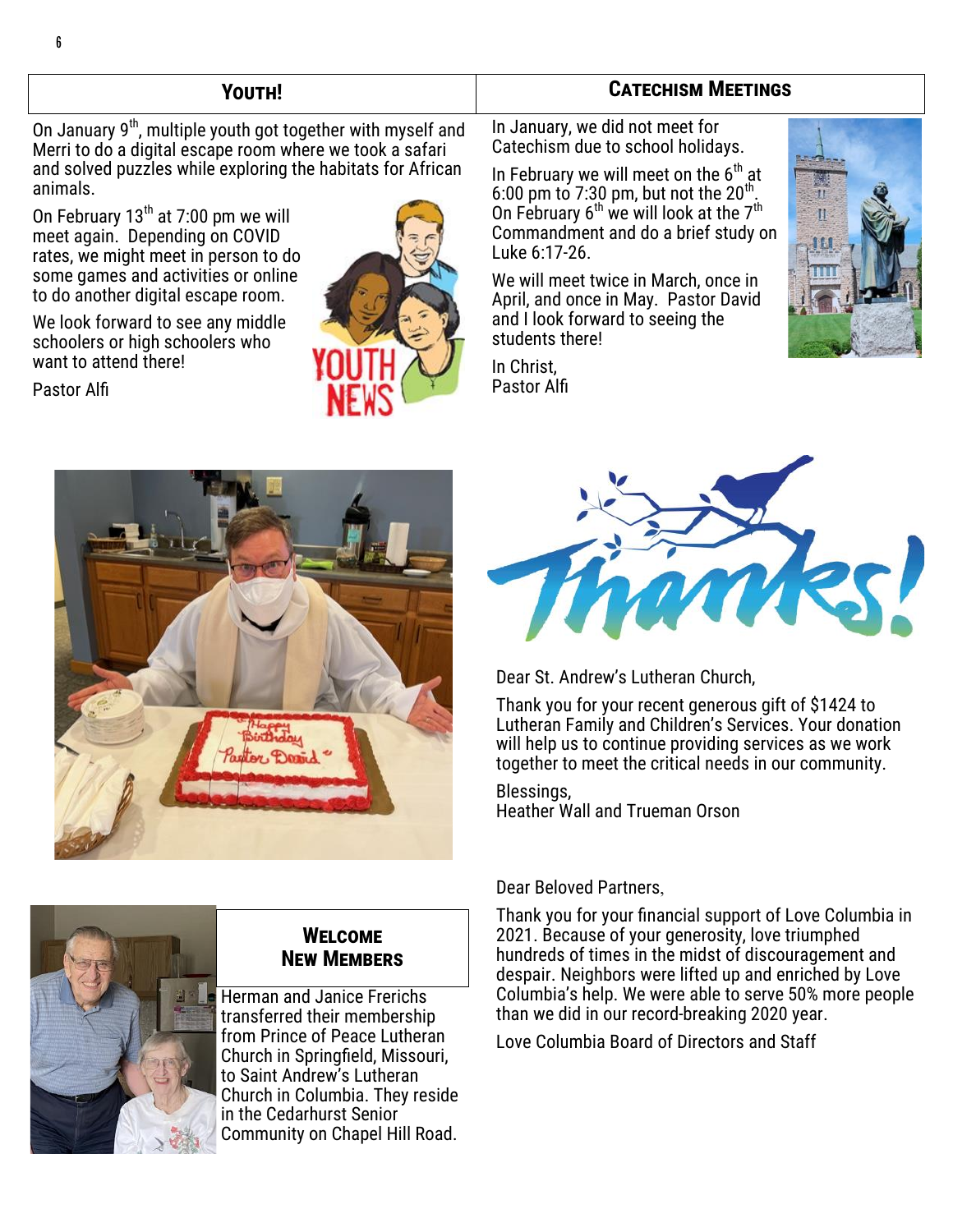## **Growing Hope Globally**



This Ugandan farmer is part of the Growing Hope Globally/ Lutheran World Relief program. The program focuses on increasing the quality and export price of coffee for 1,000 farmers so they can be paid at least 20 percent higher than the prevailing price.

Our \$10,812 from St. Andrew's & Peace UCC-Hartsburg helps 196 overseas farmers become food secure! St. Andrew's gave \$7,890 this year from our Lenten offering, quilt raffle and Harvest Shindig offering/sales to Growing Hope Globally. Those funds will support a new Growing Hope-LWR program in Uganda and a new Growing Hope-Presbyterian youth program in Sierra Leone-Liberia. Peace UCC-Hartsburg gave \$2,908 to Growing Hope, giving us a total from the two churches of \$10,812. Thus, our Hartsburg-Columbia Growing Project was able to make 196 overseas farmers become food secure (\$55/person).

#### **Join us for February forum presentations on Global Missions**

You're invited to learn more about both ELCA missions and Growing Hope Globally on Feb. 13 (ELCA & LWR) and Feb. 20 (Growing Hope Globally). The forums will be on zoom and in-person.

#### **Growing Hope Lenten offering March 20**

March 20 is the first day of spring with its signs of growth and hope for crops. We'll also have our Growing Hope Lenten offering then! Watch your mailboxes and The Weekly Update for stories about how Growing Hope makes overseas farmers food secure.

Karon Speckman, chair

## **Thank You from Growing Hope Globally**

Dear Friends,

Thank you for your generous donation (\$7,914) to Growing Hope Globally. We are grateful that you have joined us in growing lasting solutions to hunger.

For more than 20 years we have worked alongside our partners, helping people around the world to improve their incomes and food security. Your gift means even more

(2) Annual budget is \$568,668.

people will experience the dignity and hope of providing for themselves.

Thank you for loving your global neighbors! Max Finberg, President & CEO



| <b>FINANCES FOR THE MISSION OF ST. ANDREW'S</b><br><b>BUDGET/GIVING ANALYSIS THROUGH DECEMBER 2021</b> |                         |                 |  |  |
|--------------------------------------------------------------------------------------------------------|-------------------------|-----------------|--|--|
| <b>October Summary</b>                                                                                 | <b>December</b><br>2021 | Year<br>to Date |  |  |
| Giving toward the Budget(1)                                                                            | S<br>61,528             | S<br>481,392    |  |  |
| Actual Expenses for Budgeted Items                                                                     | 49,312                  | 461,171         |  |  |
| Giving over/(under) Expenses                                                                           | 12,216                  | 20,221<br>S     |  |  |
| <b>Response to Budget</b>                                                                              |                         |                 |  |  |
| Budget (Spending Estimate) Approved at 1/24/21 Annual Meeting                                          | 47,412                  | 568,938         |  |  |
| Giving over/(under) Budget                                                                             | 14,116                  | (87, 546)<br>S  |  |  |
| Nonbudget Special Offerings                                                                            |                         |                 |  |  |
| Lutheran Family and Children's Services                                                                | 1,205                   | S<br>1,619      |  |  |
| Notes:                                                                                                 |                         |                 |  |  |
| (1) December year-to-date giving increased 2.6%% over December 2020.                                   |                         |                 |  |  |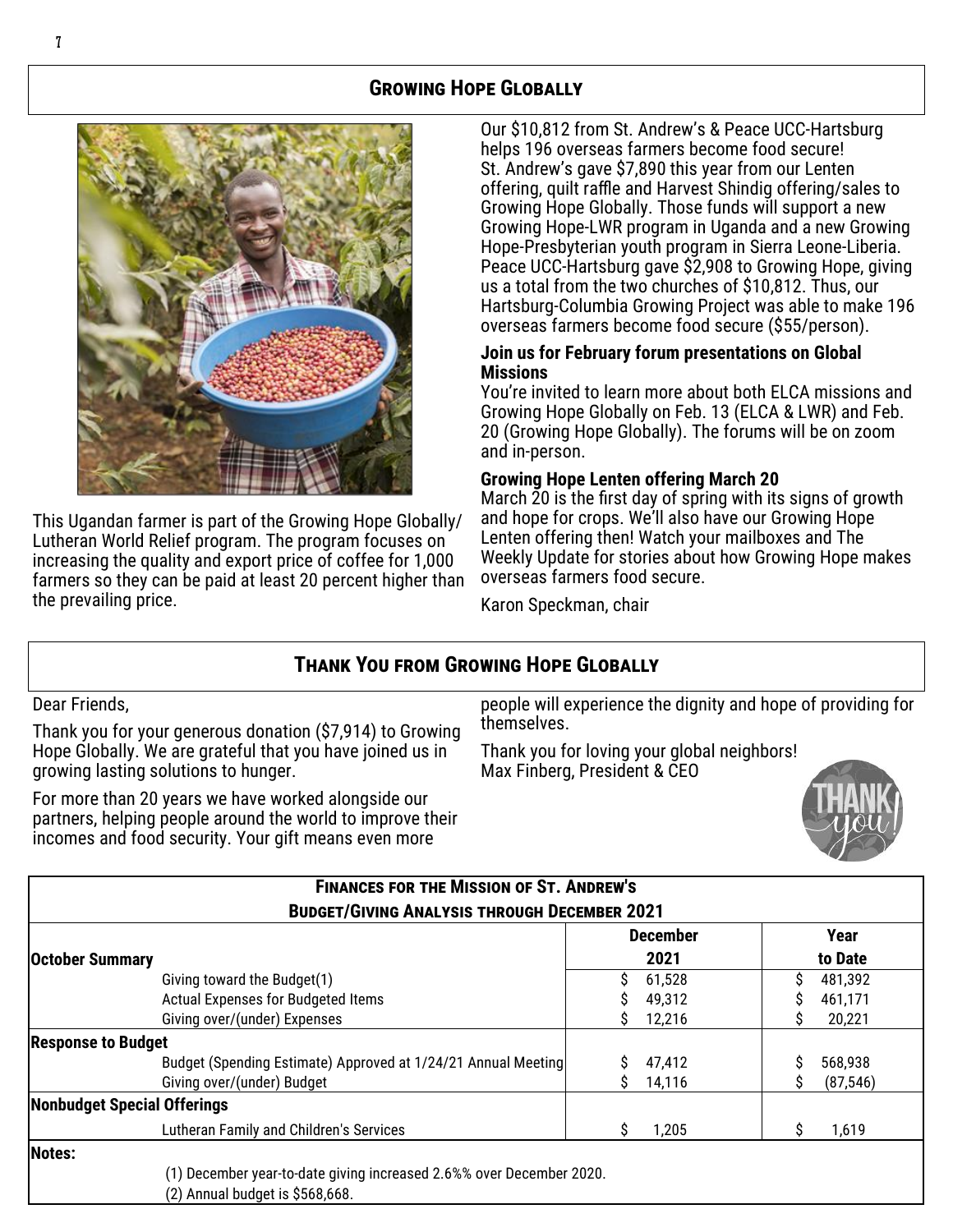#### **Volunteer of the Month**



Jayne Young is one of the City of Columbia's strongly devoted volunteers. Jayne's service began when she joined the Park Patrol in 2003, helping keep our trails and parks safe and well maintained.

In 2019, Jayne began volunteering at the Earth Day Festival to help support the City's commitment to recycling and waste reduction.

Since then, Jayne has become a part of many programs such as Recycling Ambassadors, TreeKeepers, litter pickup events, and Parks & Recreation events.

Volunteering gives Jayne a sense of peace and connection. She said "meeting new people with similar interests in caring for the community," is what keeps her motivated. Hayne believes that every person can make a difference, and she plays an active role in this change herself. Jayne works hard to strengthen our community through all of the programs she's a part of.

Jayne brings care and kindness to every event she works at. You may meet her while she is helping at a City event! We are greatly appreciative of all her time spent promoting waste reduction and ecosystem beautification.

Reprinted from City Source, Columbia, MO.



**Fellowship Awarded**

The Association for Psychological Science (APS) recently named University of Missouri College of Education and human Development professor Erica Lembke to its class of 2021 fellows.

Fellow status is awarded to APS members who have made sustained outstanding contributions to the science of psychology in the areas of research, teaching, service and/ or application. APS is the global scientific home of more than 25,000 leading psychological science researchers, practitioners, teachers and students across all continents.

Lembke's research interests include helping support teachers in data-based decision making through designing and implementing curriculum-based measures in elementary and secondary grades and developing strategies to improve elementary students' literacy and mathematics performance.

Reprinted from University of Missouri website.

## **Loaves and Fishes**

Our gratitude to the awesome volunteer team who helped feed the hungry on Sunday, December 26 at Loaves and Fishes. Thank you to bakers Mindy Nelson, Nova Berg, Karon Speckman, Phil Wood, and Gwen Gray for donating cookies and brownies.

Fishman-Weaver, gloria Fishman, Lauren Lessiack, Pastor David, Dawn, and Megan Frerichs, Ricky Hulse, and Susan

Also, thanks to Bobette Rose, Dawn Lessiack, Sarah Larson, and Jenine Loesing for preparing, packaging, and delivering the meals. One hundred twenty "to-go" meals were prepared for distribution.

We are grateful to the serving team who distributed meals: Chris, Kathryn and Lilah

Goldammer.



We are grateful for the congregation's donations and support as we continue to feed those in our community who are in need. We are looking for volunteers to bake, cook, or distribute meals each month.

> Meal distribution begins at 4:00 pm at Wilkes Boulevard Methodist Church. The next opportunity is Sunday, February 27, 2022.

If you are interested, please contact Susan Goldammer or Jenine Loesing.

We remember the words of Jesus . . *. just as you did to one of the least of these . . . you did it to me.* Matthew 25:40.

#### 8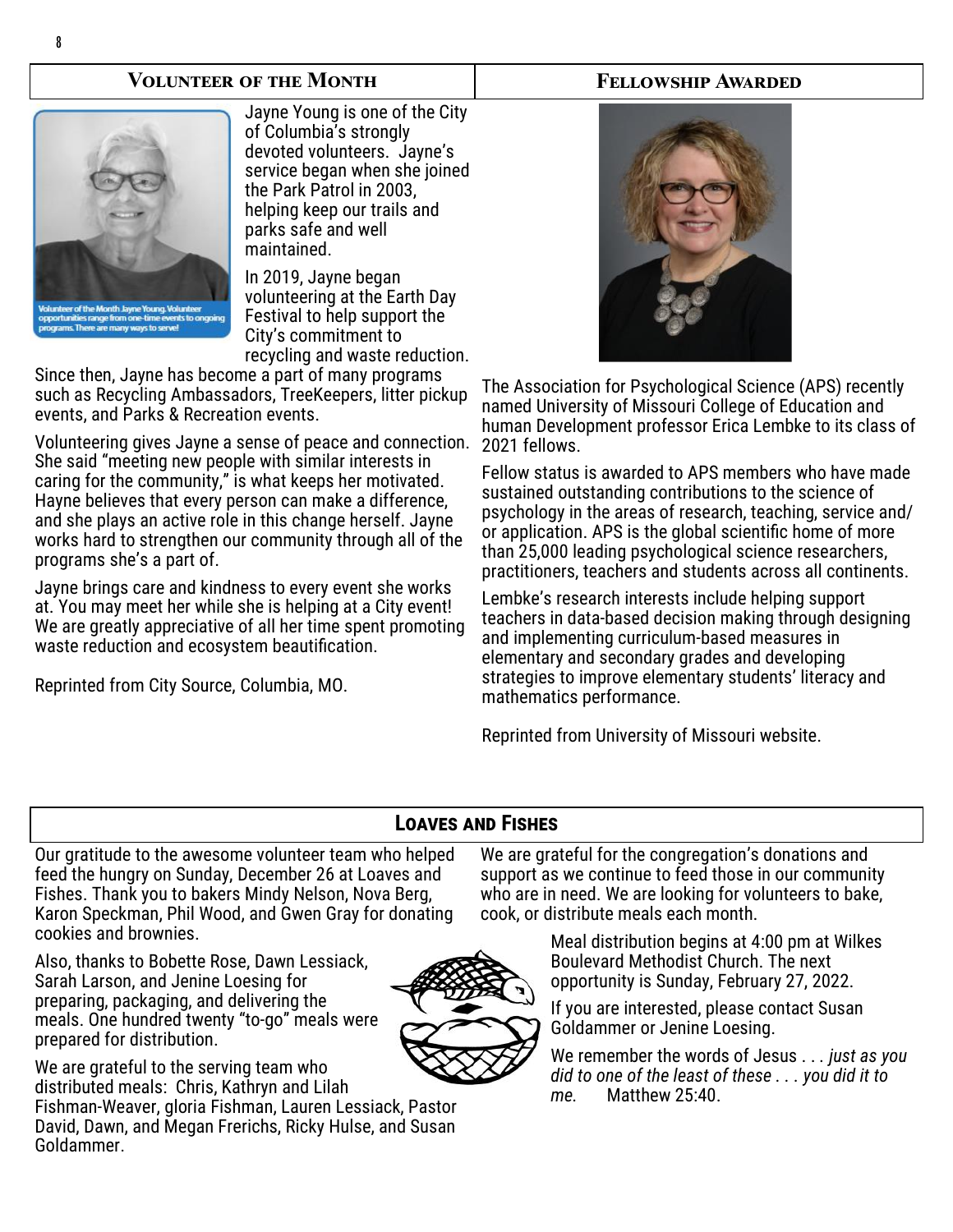#### **We Remember in Prayer**

*Almighty God,* 

*you gave your apostle Andrew the grace to obey the call of your Son and to bring his brother to Jesus. Give us also, who are called by your holy word, grace to follow Jesus without delay and to bring into his presence those who are near to us, for he lives and reigns with you and the Holy Spirit, one God, now and forever. Amen*

#### **We continue to offer prayers of hope and healing for:**

Debra Brown Liz Lopez Kathy Hefner Gale Gastler Jackie Gastler Kay Maas James Meyer Marvin Davidson Jennifer Adams Rev. Dr. C.W. Dawson Candi Glancy Madalyn Gramke Clarke O'Neill Vena Champion Marybeth Champion-Garthe Valencia Clemons-Bush Peg Gibson John Wolfe Patric Beverly Brooks

Ida Gastler Michelle Thomas Mike Alexander Resa Kerns Becky Kulpa Dan Allie Vera Leip Joanne Boomer Ellie Hanney Stephanie Hsiung Christy Provancha Jim Steele Debbie Franklin Kate Donaghy



| Leo Elsasser            | Feb 1 | <b>Brian Gillig</b>    | Feb 15            |
|-------------------------|-------|------------------------|-------------------|
| Marj Vandepopuliere     | Feb 1 | <b>Nancy Gillig</b>    | Feb 15            |
| Sam Blanchard           | Feb 2 | <b>Suzanne Neff</b>    | Feb 16            |
| Joshua Miller           | Feb 2 | Pat Ehlmann            | Feb 17            |
| Aarika Bock             | Feb 4 | Jill Hurt              | Feb 18            |
| <b>Hensey Kittle</b>    | Feb 6 | <b>Claire Follett</b>  | Feb <sub>19</sub> |
| Devan Mott              | Feb 6 | Jameson Threatt        | Feb 20            |
| C.L. Neill              | Feb 6 | Laurie Arbuckle        | Feb 20            |
| Chris Fishman-          |       | Melena Casey           | Feb <sub>20</sub> |
| Weaver                  | Feb 7 | <b>Ryan Studt</b>      | Feb 21            |
| <b>Charles Chapman</b>  | Feb 8 | Sophie Froese          | Feb <sub>22</sub> |
| Declan Johnston         | Feb 8 | <b>William Hose</b>    | Feb <sub>24</sub> |
| <b>Connie Paul</b>      | Feb 9 | Kody Plowman           | Feb 24            |
| Nikia Chapman           | Feb12 | <b>Elizabeth Edler</b> | Feb 25            |
| Ashley Johnston         | Feb12 | <b>Haley Chapman</b>   | Feb 27            |
| <b>Brandon Mott</b>     | Feb12 | Keith Hickey           | Feb <sub>27</sub> |
| Emalia Kileo            | Feb13 | Noah Huff              | Feb <sub>27</sub> |
| Daniel Shapiro          | Feb14 | Evan Nickell           | Feb 27            |
| <b>Katrice Williams</b> | Feb14 | Madi Warhover          | Feb 29            |
| Phil Wood               | Feb14 |                        |                   |

If your birthday is missing or is listed incorrectly, please contact Kay in the church office: office@SaintAndrewsLutheran.org.

#### **We pray for those in the military:**

Eric Childers, Brayden Coy, Matthew Lee, Kevin Grove, and those serving throughout the world.

#### **We pray for those with other kinds of needs:**

For all who are recovering from hurricanes, tropical storms, wild fires, drought, heat, floods and natural disaster near and far.

The women at Boone County Jail with whom we minister.

**O God, bring into your presence those who grieve the loss of loved ones:**

For family and friends of Don Anderson, Vicki Andersen, and Don Delamore.

**O God, bring into your presence all for whom we may pray, that they may know your grace, your love, and your peace.**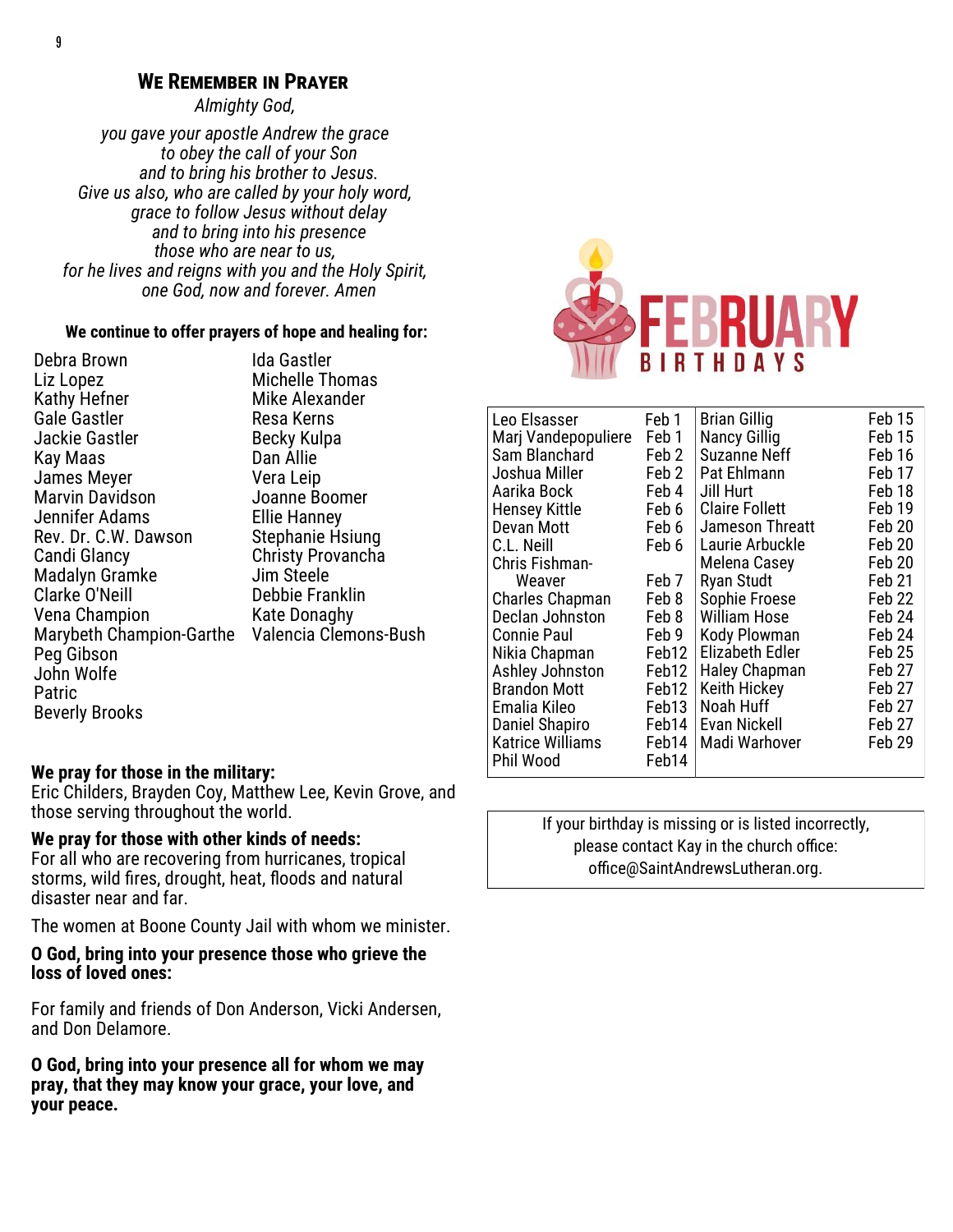

#### **Tuesday, February 1st**

6:30 pm Mutual Ministry

#### **Wednesday, February 2nd**

8:00 am Men's Bible Study

- 10:00 am Women in the Word
- 10:00 am Staff Meeting
- 6:00 pm Wednesday Worship
- 7:00 pm Choir Rehearsal

#### **Sunday, February 6th**

Anonymous Angels 8:30 am Worship (In person only) Boy Scout Sunday (8:30 only) 9:45 am Sunday Forum: Afghan Evacuee Team 10:00 am Sunday School (In person and on Zoom) 11:00 am Worship (In person and on Zoom) 6:00 pm Catechism Class 

#### **Monday, February 7th**

2:00 pm Prayer Team

#### **Wednesday, February 9th**

8:00 am Men's Bible Study

- 10:00 am Women in the Word
- 10:00 am Staff Meeting
- 6:00 pm Wednesday Worship
- 7:00 pm Choir Rehearsal

#### **Friday, February 11th**

9:00 am Quilt Tying

#### **Sunday, February 13th**

- 8:30 am Worship (In person only)
- 9:45 am Sunday Forum: Global Missions
- 10:00 am Sunday School (In person and on Zoom)
- 11:00 am Worship (In person and on Zoom)
- 7:00 pm Youth Get-Together

#### **Wednesday, February 16th**

- 8:00 am Men's Bible Study 10:00 am Women and the Word 10:00 am Staff Meeting
- 6:00 pm Wednesday Worship
- 7:00 pm Choir Rehearsal

#### **Thursday, February 17th**

6:00 pm Council Meeting

#### **Sunday, February 20th**

- 8:30 am Worship (In person only)
- 9:45 am Sunday Forum: Global Missions
- 10:00 am Sunday School (In person and on Zoom)
- 11:00 am Worship (In person and on Zoom)

#### **Monday, February 21st**

7:00 pm Endowment Board

#### **Tuesday, February 22nd**

1:00 pm Archives Meeting

#### **Wednesday, February 23rd**

- 8:00 am Men's Bible Study
- 10:00 am Women and the Word
- 10:00 am Staff Meeting
- 6:00 pm Wednesday Worship
- 7:00 pm Choir Rehearsal

#### **Thursday, February 24th**

7:00 pm Women in the Word

#### **Friday, February 25th** 9:00 am Quilt Tying

#### **Sunday, February 27th**

- 8:30 am Worship (In person only)
- 9:45 am Sunday Forum: Word and Fellowship
- 10:00 am Sunday School (In person and on Zoom)
- 11:00 am Worship (In person and on Zoom)
- 4:00 pm Loaves and Fishes Distribution



#### **Books for the Jail**

BOOKS St. Andrew's donated 5 boxes of books to the Boone County jail and we are looking for more! Thank you for generously giving and if you have any paperback books you would like to donate, please add them to the tub in the narthex.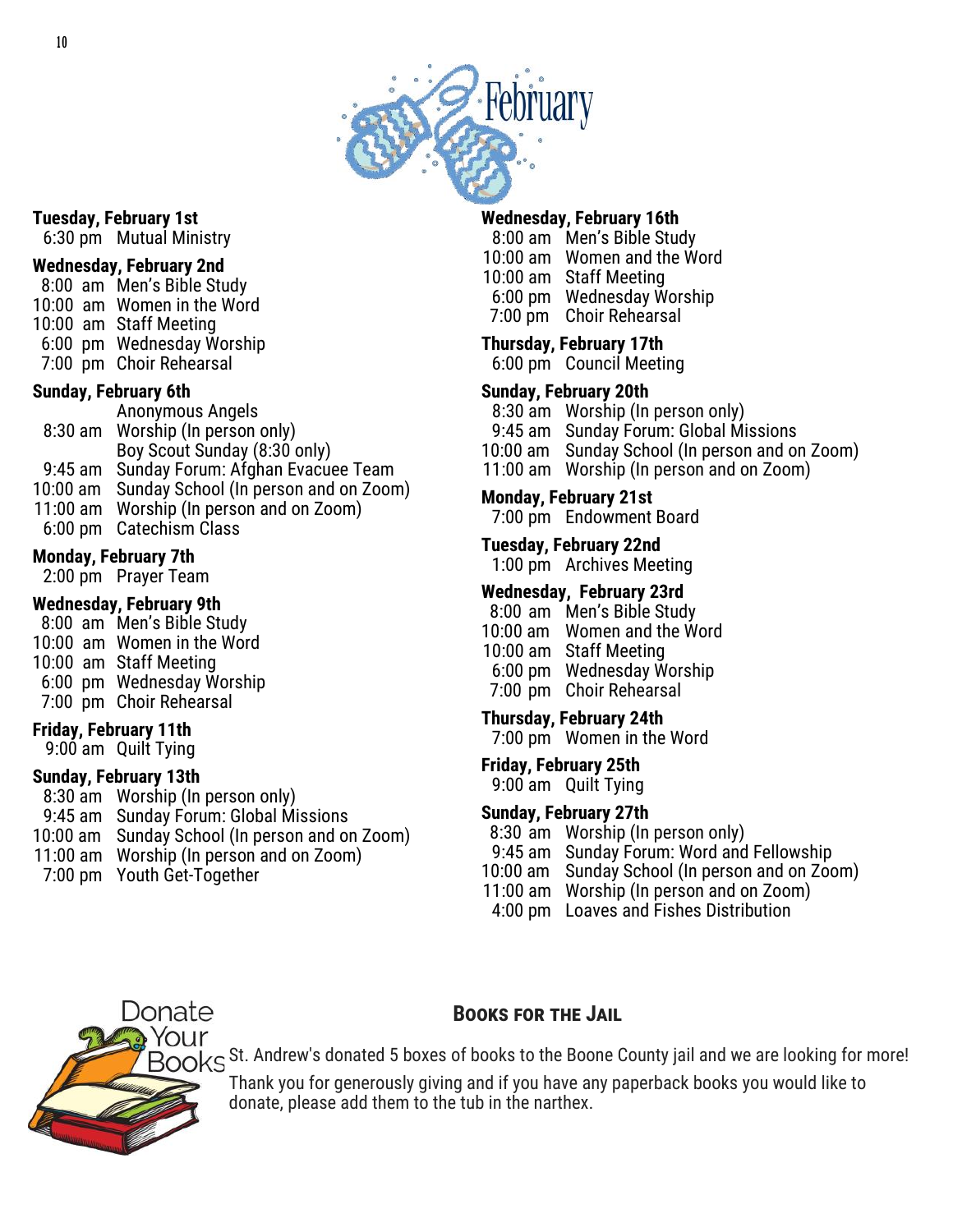Saint Andrew's Lutheran Church provides a variety of means for making an offering.

Those means include:

- **Offering Basket:** Place your offering in the basket as you enter or leave worship or send offerings by mail;
- **Online:** Visit SaintAndrewsLutheran.org website and click the Donate Now button;
- **Bill pay:** Use the convenience of the bill pay feature through your financial institution.
- **Give by Text:** participants may text their offering amount to (844) 989-4094 and follow the instructions;
- **Smartphone App:** participants may download the Vanco Mobile app from iOS App store or GooglePlay, then search for "St Andrews Lutheran Church" or "Columbia MO".

#### **Making an Offering Worship at St. Andrew's February 2022**

**February 6th Fifth Sunday after Epiphany** Isaiah 6:1-8 [9-13]; Psalm 138 I Corinthians 15:1-11; Luke 5:1-11 *Setting 6*

**February 13th Sixth Sunday after Epiphany** Jeremiah 17:5-10; Psalm 1 I Corinthians 15:12-20; Luke 6:17-26 *Setting 6*

**February 20th Seventh Sunday after Epiphany** Genesis 45:3-11,15; Psalm 37:1-11, 39-40 I Corinthians 15:35-38, 42-50; Luke 6:27-38 *Setting 6*

**February 27th Transfiguration of Our Lord / Last Sunday after Epiphany** Exodus 34:29-35; Psalm 99 2 Corinthians 3:12-4:2; Luke 9:28-36[37-43a] *Setting 6*

## **Using Your Phone To Join Zoom Worship**

Sundays at 11 am and Wednesdays at 6 pm

You can use your phone to join worship every Sunday at 11 am and Wednesday at 6 pm

To join, call (312) 626-6799.

You'll be asked for a meeting ID. The ID you need to enter on your phone is 573 449 5674.

- Call: (312) 626-6799
- Meeting ID: 573 449 5674
- Ī Password: 65203